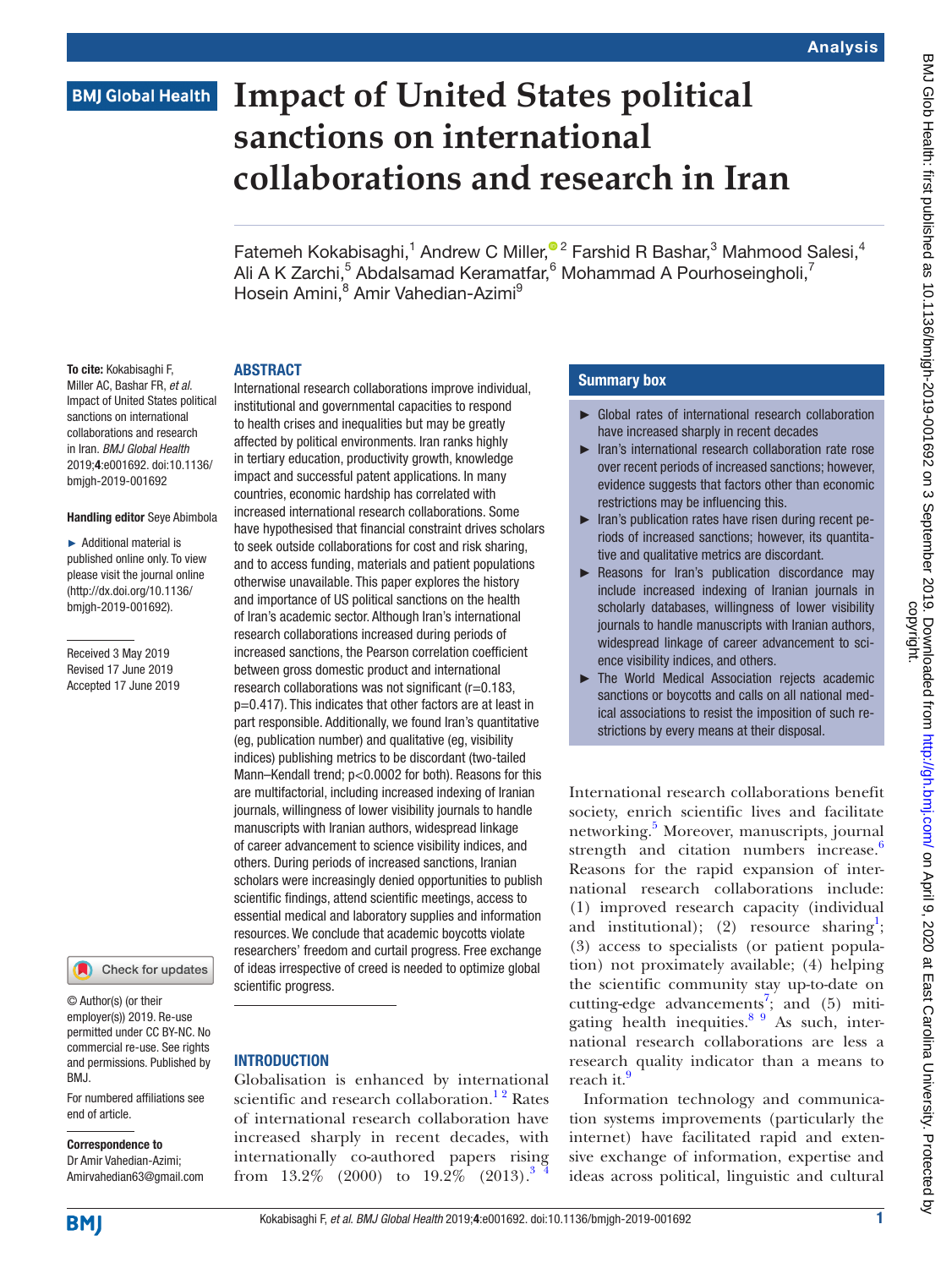barriers[.3 8](#page-5-1) In particular, inexpensive and readily available modalities such as ResearchGate (ResearchGate Gmbh, Berlin, Germany), Mendeley (Mendeley Ltd, London, UK), LinkedIn (Microsoft Corp, Sunnyvale, California, USA), Facebook (Facebook Inc, Menlo Park, California, USA) and Twitter (Twitter Inc, San Francisco, California, USA) have facilitated an explosion in international research collaborations and data sharing.<sup>3</sup> Moreover, video call and teleconference technologies defray travel and meeting costs. Academics, practitioners and policymakers alike have access to networks to coordinate and facilitate projects and foster dialogue, engagement and collective action.<sup>2</sup> <sup>10 11</sup>

Despite its merits, international research collaboration can be greatly affected by political environments including political sanctions and academic boycotts. This is currently the case in Iran. We endeavoured to examine the impact of US-imposed political and economic sanctions on international research collaborations among Iranian entities.

#### SANCTIONS AND IRAN **History**

At the international level, sanctions are state-supported measures aimed to coerce another to conform to an international agreement or conduct norms, typically by restrictions in trade or official sporting participation. Over recent decades they have increasingly been used as an alternative to armed conflict. In 2010, Iran faced sanctions from the United Nations (UN) Security Council (Resolution No 1929) over issues regarding its nuclear programme.<sup>12</sup> In 2015, Iran and a group of world powers including the USA, UK, France, Russia, Germany and China (so called P5 +1) agreed on a nuclear deal framework in the Joint Comprehensive Plan of Action.<sup>13</sup> According to this agreement, Iran was required to reduce its nuclear activities and facilities significantly for economic sanctions to be lifted. Despite early success, the US government later announced (May 2018) its intent to withdraw from this agreement and reinstate sanctions aimed to undermine Iran's nuclear and military industries. $1214$ 

#### General economic impact

Iran is the third most populous Eastern Mediterranean country.[15](#page-5-10) The economic sanctions limiting foreign trade cooperation with Iran (and entities doing business with Iran) have extended far beyond the initial intended purpose.<sup>[16](#page-6-0)</sup> The ban on aircraft parts endangered lives.<sup>17</sup> The fuel trade ban resulted in forced substitution of imported fuel with poorly refined domestic fuel, causing adverse health effects from increased air and environ-mental pollution.<sup>[18 19](#page-6-2)</sup> As crude oil exports and associated revenues decreased, the foreign holdings of financial institutions were frozen, banks were isolated from the global financial system and imports were restricted. Access to the dollar and euro (needed to import a range

of goods) decreased, and as the currency was devalued, inflation, unemployment and poverty rose. Moreover, as Iran's economic health declined, inflation has fluctuated widely, household incomes have fallen and the health and welfare of its people (and neighbours) has been jeopardised in ways previously demonstrated in Burundi, Cuba, Haiti, Iraq, Nicaragua and the former Yugoslavia.<sup>[17 20 21](#page-6-1)</sup>

#### Scientific and health impact

The economic sanctions imposed on Iran undermined the transfer of scientific knowledge, technology, medication and impeded research collaboration. Iranian healthcare needs are mainly provided by the government. As a significant portion of governmental income is derived from oil exports, economic sanctions targeting oil exports directly impaired health services. The health services decline has limited critical medication access.<sup>[22 23](#page-6-3)</sup> Hinderances of quality control technologies and pharmaceutical production have disrupted medication produc-tion and distribution.<sup>[24 25](#page-6-4)</sup>

The health effects of sanctions may be due in part to deterioration of social determinants of health including: income, social status, employment, social environments and personal coping skills.<sup>[26](#page-6-5)</sup> Moreover, the most vulnerable are the most affected.<sup>27</sup> <sup>28</sup> According to the WHO, death rates due to self-harm rose from 5.9 to 6.1 per 100000 persons during the 2011–2014 period, returning to 5.9 1year after the sanctions were lifted. Moreover, deaths due to interpersonal violence rose from an average of 2.0 to 2.7 per 100000 persons during the period of the sanctions.<sup>29</sup> These trends, along with a corresponding increase in substance abuse, $\frac{30 \text{ 31}}{11}$  likely reflect a deterioration in healthcare during the period of intense economic sanctions.<sup>[26](#page-6-5)</sup>

Unfortunately, the reach of the effects has extended beyond Iran to the greater Middle East region. Iran ranks third globally for hosted refugees, and incurs great cost to provide them with medical care.<sup>32</sup> Additionally, Iran treats >300000 medical tourists (2013) annually from neighbouring countries including Afghanistan, Azerbaijan, Bahrain, Iraq, Kuwait, Lebanon, Pakistan, Saudi Arabia, Syria, Turkey and Turkmenistan.<sup>33</sup> Furthermore, Iran supports medical care, health research and medical education growth in Afghanistan, Iraq and other neighbouring countries. In Afghanistan, Iran provides free polio vaccines, has worked to improve the quality of blood transfusion methods and product, and even established the first organ transplantation centre.

#### Impact of sanctions on Iran's research and **PUBLISHING**

Iran has a young population, with 40% of the population aged  $\leq$ 25 years ([figure](#page-2-0) 1).<sup>34 35</sup> In recent years, enrollment in tertiary educational institutions has risen from 154000  $(1975)$  to 4 083 000  $(2017),^{36}$  $(2017),^{36}$  $(2017),^{36}$  with education expenditures exceeding the global average. $37$  Iran ranks high globally in science and engineering graduates (3rd),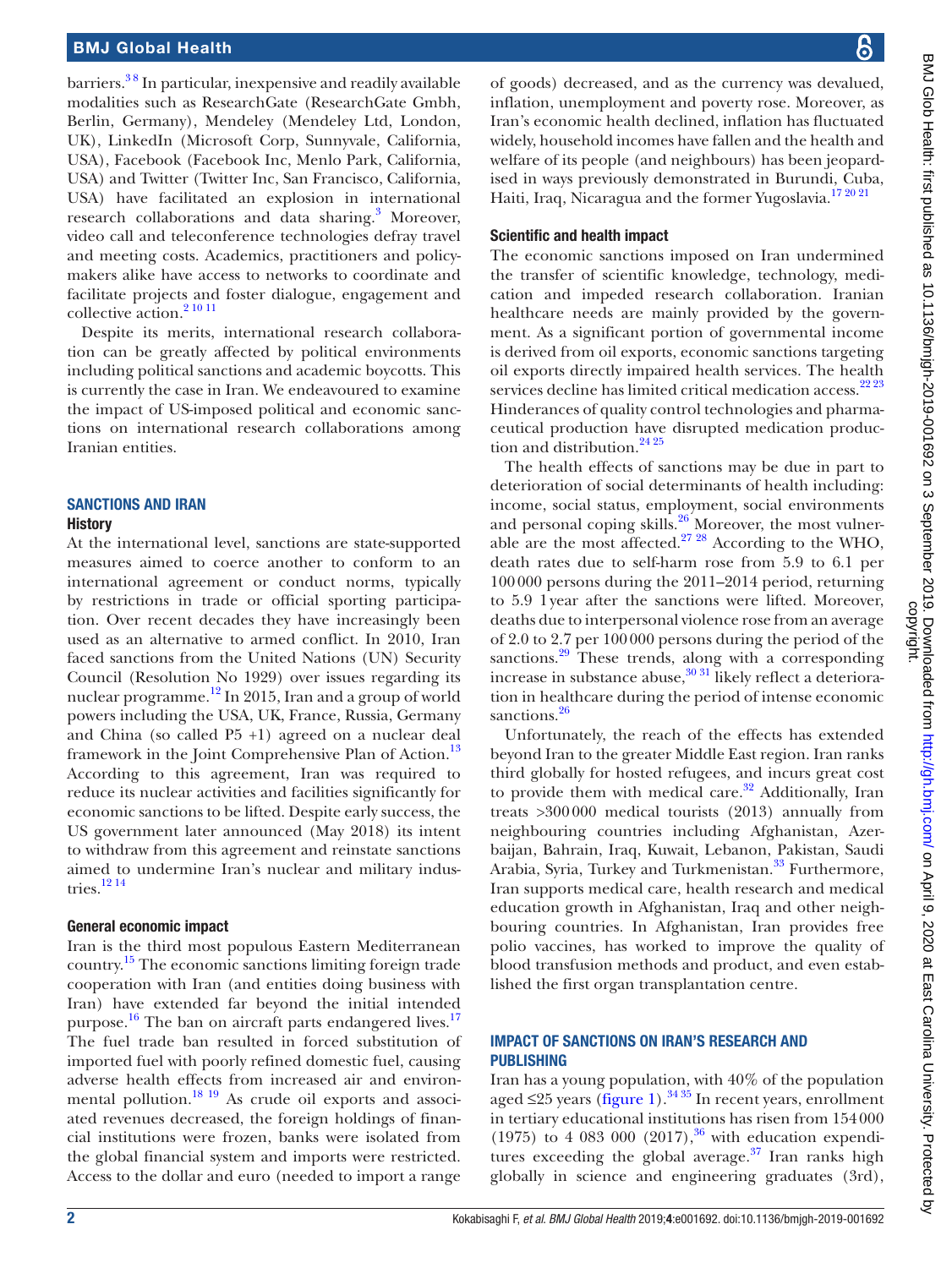# 16



<span id="page-2-0"></span>Figure 1 Iranian urban and non-urban population.

tertiary education (3rd), knowledge impact (12th) and science and technical publications  $(32nd)$ .<sup>3839</sup> As recently as 1996, Iran ranked first globally for manuscripts with international collaboration ([figure](#page-2-1)  $2C$ ).<sup>[40](#page-6-15)</sup>

#### International research collaboration

Despite economic restrictions, Iran's international research collaboration rate rose from 2010 to 2015; however, numbers lagged behind those of many western (Canada, Germany, USA, UK), Middle Eastern (KSA, Iraq, Qatar, Egypt) and Asian countries (China, Japan, Malaysia) [\(figure](#page-2-1) 2). $^{40}$  The reason for this rise is multifactorial. First, Iranian entities may have needed to engage in external collaboration to continue academic pursuits given a scarcity of resources, funding and applied external blockades. The drop in Iran's international research

#### BMJ Global Health

collaborations when sanctions were lessened from 1996 to 2004 lends credence to this hypothesis. Similar rises in international research collaborations were observed during periods of sanctions and financial constraint in Iraq following the second Iraq war ([figure](#page-2-1)  $2A$ ).<sup>[40](#page-6-15)</sup> Additionally, similar trends were observed in many western countries (Australia, Canada, UK, USA) following the financial crisis of 2007–2008 ([figure](#page-2-1) 2B).<sup>40</sup> To assess this we calculated the Pearson correlation coefficient between gross domestic product (GDP) and international research collaborations (see [online Supplemental appendix 1](https://dx.doi.org/10.1136/bmjgh-2019-001692) for methods). Although suggestive, the relationship between Iran's GDP and international research collaborations was not significant (r=0.183, p=0.417), suggesting other non-economic factors are also influencing this observation.<sup>41</sup>

A second factor contributing to the increase in Iran's international research collaborations is communication technologies. Data sharing and social networking websites have enabled researchers to collaborate in ways not previously possible. Data are currently lacking to further assess this relationship.

Lastly, the greater meaning implied by an increase in international research collaborations is not clear. A high level of international research collaboration could indicate either dependence or expertise. It is unclear which (if either) applies to Iran.

#### Publishing

Publication metrics may be viewed quantitatively (eg, publication number) or qualitatively (eg, visibility indices). Qualitative metrics are important as article numbers only describe the basis of visibility, not the perception.



<span id="page-2-1"></span>Figure 2 Rates of international research collaboration: (A) Comparison of Iran with the five Middle East countries that collaborate the most with them. (B) Comparison of Iran with the five countries (any region) that collaborate the most with them. (C) Comparison of Iran with the five countries that engage in the most international collaboration.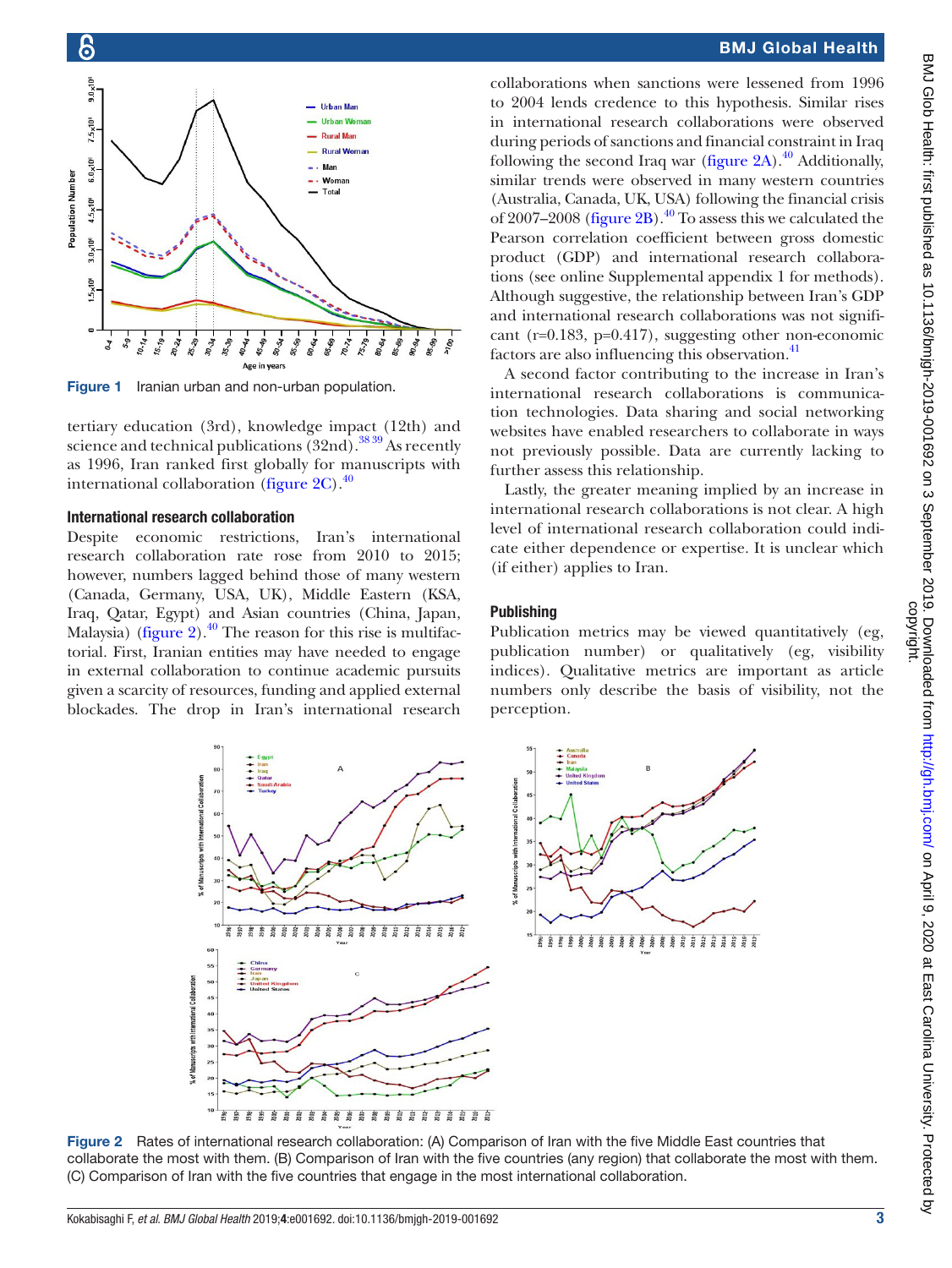#### BMJ Global Health

As recently as 1996, Iran led other leading coun tries (China, Germany, Japan, UK, USA) in terms of manuscripts with international research collaborations ([figure](#page-2-1) 2).<sup>40</sup> However, as of 2017 they ranked last among the same cohort. Even so, Iran's publication totals have followed global trends by rising steadily since 2011 ([table](#page-3-0) 1). Despite trailing western nations, Iran and Turkey account for nearly half of all Organisation of Islamic Cooperation (OIC) member country scientific manuscripts.[42](#page-6-17) To investigate whether the rise in Iran's publications during recent periods of increased US sanctions is linked to Iran's economic stress, a two-tailed Mann–Kendall trend was performed for both quantitative and qualitative metrics (see [online Supplemental](https://dx.doi.org/10.1136/bmjgh-2019-001692)  [appendix](https://dx.doi.org/10.1136/bmjgh-2019-001692) for methods). Discordance was observed between Iran's quantitative and qualitative global and Middle East rankings ([figure](#page-4-0) 3; p<0.0002 for both).<sup>4344</sup>

The reasons for these findings are multifactorial, including increased indexing of Iranian journals, willing ness of lower visibility journals to handle manuscripts with Iranian authors, widespread linkage of career advance ment to science visibility indices, and others. In the two decades following Iran's revolution, almost no articles published in Iranian journals were cited or indexed in databases such as PubMed. $^{45}$  In the past 15 years, however, the number of Iranian journals (and requisite citations) cited in PubMed has rapidly increased, $45$  resulting in improved article identification.

Additionally, widespread linkage of career advance ment to science visibility indices may be contributing as well. Iranian policy makers adopted an approach whereby scientists were assessed based on science visi bility indexes, including the number of publications in indexed journals.[45](#page-6-19) In the past two decades Iran began to support the development of internationally recognised journals and has used publications as a main indicator of performance.<sup>45</sup> This has contributed to the increased publication numbers in indexed journals by Iranian entities.

As pertains to the discordance between Iran's quantitative and qualitative metrics, publishing embargoes likely play a role. Owing to fear of unwittingly violating the terms of the sanctions, many journal and publishers displayed an unwillingness to handle manuscripts with Iranian authors (or entities). As such, many Iranian authors were forced to publish findings in fledgling (newly indexed) journals, thereby decreasing their overall visibility.

#### Scientific innovation

<span id="page-3-0"></span>Lastly, despite sanctions, Iran has demonstrated steady growth in scientific innovation. Iran rose 10 positions to 65th globally (16th of 34 middle-income countries) in the 2018 Global Innovation Index, a measure based on 80 innovation performance indicators.<sup>39</sup> Their major strength is the Innovation Efficiency Ratio (ranked 11th globally), a measure of how much innovation output a given country is getting for its inputs. $39$  Iran ranks high globally in productivity growth  $(1st)$ ,<sup>42</sup> knowledge impact

| Table 1 Publishing growth by country                                                                                                                                                                         |       |             |                             |       |            |             |                                                              |       |                |               |        |                   |          |
|--------------------------------------------------------------------------------------------------------------------------------------------------------------------------------------------------------------|-------|-------------|-----------------------------|-------|------------|-------------|--------------------------------------------------------------|-------|----------------|---------------|--------|-------------------|----------|
| Article numbers by country                                                                                                                                                                                   |       |             |                             |       |            |             |                                                              |       |                |               |        |                   |          |
| Years                                                                                                                                                                                                        | Iran  |             | Turkey KSA                  | Egypt | <b>UAE</b> | Iraq<br>USA |                                                              | China | š              | Germany India |        | Middle East World |          |
| 1988-2002                                                                                                                                                                                                    |       | 14518 45500 | 25061                       | 38023 |            |             | 4512 2417 4822432 267207                                     |       | 1246416 446951 |               | 127581 | 348205            | 16539794 |
| 2003-2017                                                                                                                                                                                                    |       |             | 443041 484735 145458 159825 |       |            |             | 102021 102021 2032328 2044358 202238 202239 10203 10204 2022 |       |                |               |        |                   | 36183366 |
| Growth Index                                                                                                                                                                                                 | 13.95 | $-4.87$     | 2.65                        | 1.92  | 4.31 3.57  |             | 0.84                                                         | 8.53  | 0.93           | 2.27          | 4.74   | 2.22              |          |
| Scientific growth of each country was calculated as ((article # during interval 2 for each country) = (article # during interval 1 for each country)))/((article # during interval 2 for world) = (article # |       |             |                             |       |            |             |                                                              |       |                |               |        |                   |          |

during interval 1 for world)). Iran's scientific growth (2003-2017) was 13.9 times the global average. during interval 1 for world)). Iran's scientific growth (2003–2017) was 13.9 times the global average.

KSA, Kingdom of Saudi Arabia; UAE, United Arab Emirates; UK, United Kingdom; USA, United States of America. KSA, Kingdom of Saudi Arabia; UAE, United Arab Emirates; UK, United Kingdom; USA, United States of America.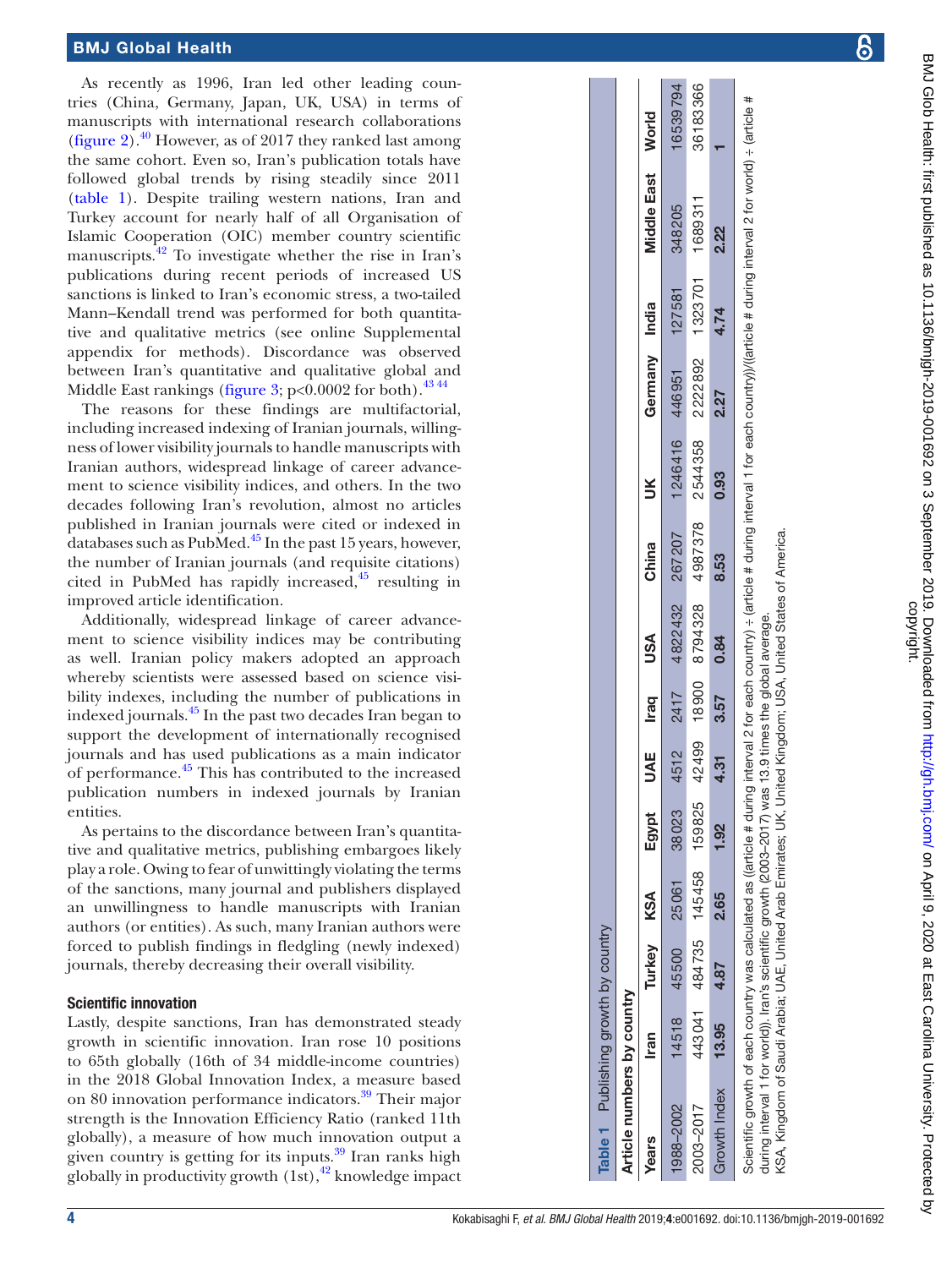

<span id="page-4-0"></span>Figure 3 (A) Number of available papers of the top five countries in the world along with Iran. (B) Number of available papers of the top five countries in the Middle East.

(12th) and patents by origin (14th; 1st among OIC members).<sup>38</sup> 39 However, it performs weakly in the areas of investment and knowledge absorption.<sup>19</sup>

#### Sanction efficacy and academia's response

Modern science is vulnerable to political sanctions. The World Medical Association (WMA) describes academic sanctions or boycotts as 'discriminatory restrictions on academic, professional and scientific freedoms that deny or exclude physicians and others from educational, cultural and scientific meetings and other opportunities for the exchange of information and knowledge, the purpose of such restrictions being to protest the social and political policies of governments'[.18](#page-6-2) By discriminating against physicians and patients on grounds of political persuasion (or decisions of their governments), academic boycotts particularly affect the healthcare of the vulnerable and disadvantaged; often sparing the very populations that prompted the sanctions.<sup>24</sup> The WMA rejects such restrictions and calls on all national medical associations 'to resist the imposition of such restrictions by every means at their disposal'.<sup>[4](#page-5-11)</sup>

Available evidence suggests that academic boycotts are not successful tools to achieve political ends. For example, South Africa experienced an academic boycott over apartheid policies. One study found that 57.3% of South African academics reported directly experiencing the effects of boycott tactics including manuscript rejection, denied opportunities to participate in scientific meetings, denied international research collaboration opportunities or impaired information resource access[.46](#page-6-22) Similarly, Iraq sanctions resulted in impaired access to medical literature, inability to publish in western journals, denied opportunities to participate in scientific meetings, scarce medical supplies and an overall deterioration of the health system. $^{47}$  $^{47}$  $^{47}$  A similar fate has now befallen Iranian scientists. The blockade of currency exchange prevents paying fees (publication, registration, membership), $^{25}$  impeding international research collaborations<sup>44</sup>

and causing many journals (and publishing companies) to refuse to handle papers submitted by Iranian entities[.48 49](#page-6-26) Furthermore, IP address blocking can further limit access to software and online resources. The impact of this cannot be overstated. Beyond impeding productivity and progress, sanctions directly impede the promotion and tenure process of Iran's academics, thereby limiting income and their ability to care for their families. Metrics such as the Impact Factor have become an integral part of the promotion and tenure process in Iranian universities. Being blocked from publishing, forced to publish in lower impact journals and obstructed from presenting at international meetings prevents or delays academics from reaching institutional benchmarks for career advancement.

Publishing embargoes were criticised by the Committee on Publication Ethics (COPE), which indicated that 'editorial decisions should not be affected by the origins of the manuscript, including the nationality, ethnicity, political beliefs, race, or religion of the authors.<sup>50</sup> Furthermore, decisions to edit and publish should not be determined by the policies of governments or other agencies outside of the journal itself.<sup>51</sup> Subsequently, Elsevier changed its policy stating that manuscripts submitted by authors from sanctioned countries may be handled if they have one of the following criteria: (1) the author is not acting as an official representative of a sanctioned government; (2) (s)he acts on behalf of his government's education or research institution; or (3) he/she is publishing on behalf of his government institution which is not primarily an educational or research institution and the journal does not suggest substantive editing.<sup>50 52</sup> Despite this, many editors remain conservative due to the fear of penalty or liability since instructions for manuscript handling and the definition of government employee remain unclear.<sup>53</sup>

Some publishers have sought to level the playing field by lowering barriers and defending the journal's right to publish for merit rather than political will. $54\,55$  The BMJ Publishing Group has waived publication fees for open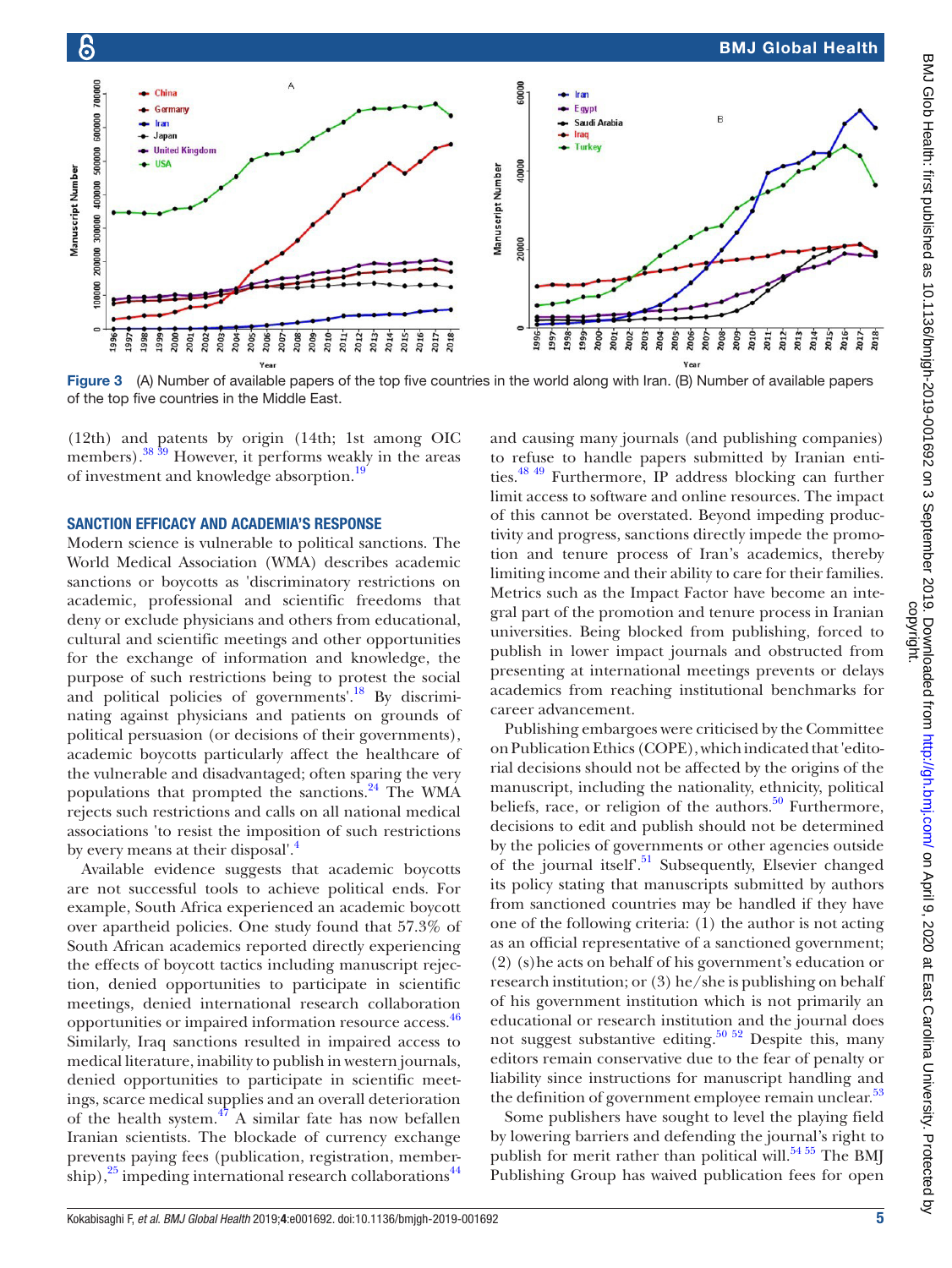access publications heralding from Iran to bypass bank transaction barriers. The *Lancet* declared that it welcomes research from scholars of all countries, including Iran.<sup>[48](#page-6-26)</sup> They added that:

'We are disappointed that some publishers have created the impression that work from Iran should be discriminated against. This attitude is contrary to the spirit and values of global science. We are currently working to deepen our relationship with Iranian medical and public health scientists, and we look forward to publishing the results of that collaboration, which, we hope, will include Iran's Ministry of Health'.<sup>56</sup>

Beyond publishing woes, foreign-sponsored clinical trials in Iran have been terminated or suspended. For example, a Wellcome Trust initiative to reduce urban health inequalities in six pilot cities (including Tehran) was prevented by obstructing research funds transfer from the UK to Iran.<sup>57</sup> Similarly, researchers at the Tehran University of Medical Sciences who teamed up with investigators at the Icahn School of Medicine at Mount Sinai in New York City for a US National Institutes of Healthfunded study on cardiovascular disease patterns in Iran's Golestan province received similar bad news when Mount Sinai was unable to transfer the Iranian share of the grant to Tehran.<sup>[58](#page-6-33)</sup>

After the P5 +1 agreement on lifting sanctions according to the Joint Comprehensive Plan of Action, advancements in Iranian higher education, research and relief of publishing restrictions were expected. $42$  However, the US withdrawal from the agreement, and subsequent new sanctions, has again derailed scientific progress. What is different this time is that the US government has threatened criminal prosecution of US citizens, residents and scientists who collaborate with Iranian entities. $59$ 

#### **CONCLUSION**

Globalisation is enhanced by international research collaborations. Information sharing and international collaboration is key to mastering the challenges the modern world faces. Although we found an increase in Iran's international research collaborations and publications during periods of increased sanctions, data suggest that other non-economic factors are at least in part responsible. During periods of increased sanctions, Iranian scholars were increasingly denied opportunities to publish scientific findings, attend scientific meetings, access to essential medical and laboratory supplies, and information resources. We conclude that academic boycotts violate researchers' freedom and curtail progress. Free exchange of ideas irrespective of creed is needed to optimise global scientific progress.

#### Author affiliations

<sup>1</sup> Healthcare and Law Department, School of Health Policy and Management, Erasmus Universiteit Rotterdam, Rotterdam, The Netherlands <sup>2</sup>Department of Emergency Medicine, East Carolina University Brody School of Medicine, Greenville, North Carolina, USA

<sup>3</sup>Department of Anesthesiology and Critical Care, School of Medicine, Hamadan University of Medical Sciences, Hamadan, Iran

4 Chemical Injuries Research Center, Systems Biology and Poisonings Institute,

Baqiyatallah University of Medical Sciences, Tehran, Iran

5 Department of Epidemiology and Biostatistics, Baqiyatallah University of Medical Sciences, Tehran, Iran

6 Scientific Information Database, Tehran, Iran

<sup>7</sup> Gastroenterology and Liver Diseases Research Center, Shaheed Beheshti University of Medical Sciences, Tehran, Iran

<sup>8</sup>Department of Epidemiology, Iran University of Medical Sciences, Tehran, Iran <sup>9</sup>Trauma Research Center, Nursing Faculty, Baqiyatallah University of Medical Sciences, Tehran, Iran

Contributors All authors have contributed to each stage of manuscript design and preparation.

Funding The authors have not declared a specific grant for this research from any funding agency in the public, commercial or not-for-profit sectors.

Competing interests None declared.

Patient consent for publication Not required.

Provenance and peer review Not commissioned; externally peer reviewed.

Data availability statement All discussed data is publically available. No additional data is available.

Open access This is an open access article distributed in accordance with the Creative Commons Attribution Non Commercial (CC BY-NC 4.0) license, which permits others to distribute, remix, adapt, build upon this work non-commercially, and license their derivative works on different terms, provided the original work is properly cited, appropriate credit is given, any changes made indicated, and the use is non-commercial. See: [http://creativecommons.org/licenses/by-nc/4.0/.](http://creativecommons.org/licenses/by-nc/4.0/)

#### **REFERENCES**

- <span id="page-5-0"></span>1. Varnai P, Rentel M, Dave A, *et al*. The impact of collaboration: the value of UK medical research to EU science and health. *Technopolis Group* 2017:1–82.
- <span id="page-5-7"></span>2. Freshwater D, Sherwood G, Drury V. International research collaboration. *[Int J Nurs Res](http://dx.doi.org/10.1177/1744987106066304)* 2006;11:295–303.
- <span id="page-5-1"></span>3. Luukkonen T, Tijssen RJW, Persson O, *et al*. The measurement of international scientific collaboration. *[Scientometrics](http://dx.doi.org/10.1007/BF02016282)* 1993;28:15–36.
- <span id="page-5-11"></span>4. Witze A. Research gets increasingly international. *[Nature](http://dx.doi.org/10.1038/nature.2016.19198)* 2016;785:6–8.
- <span id="page-5-2"></span>5. Grathwol RP. The world through a different window: an international perspective on research. *[Physiologist](http://www.ncbi.nlm.nih.gov/pubmed/16184778)* 2005;48:169–71.
- <span id="page-5-3"></span>6. Dale R, Robertson S. *Globalisation and Europeanisation in education*. Oxford: Symposium Books Ltd, 2009.
- <span id="page-5-4"></span>7. Hayati Z, Didegah F. International scientific collaboration among Iranian researchers during 1998‐2007. *[Library Hi Tech](http://dx.doi.org/10.1108/07378831011076675)* 2010;28:433–46.
- <span id="page-5-5"></span>8. Bettcher D, Lee K. Globalisation and public health. *[J Epidemiol](http://dx.doi.org/10.1136/jech.56.1.8)  [Community Health](http://dx.doi.org/10.1136/jech.56.1.8)* 2002;56:8–17.
- <span id="page-5-6"></span>9. Kim K-W. Measuring international research collaboration of peripheral countries: taking the context into consideration. *[Scientometrics](http://dx.doi.org/10.1007/s11192-006-0017-0)* 2006;66:231–40.
- 10. McKee M, Gilmore AB, Schwalbe N. International cooperation and health. Part I: Issues and concepts. *[J Epidemiol Community Health](http://dx.doi.org/10.1136/jech.2003.013532)* 2005;59:628–31.
- 11. McKee M, Gilmore AB, Schwalbe N. International cooperation and health. Part 2: Making a difference. *[J Epidemiol Community Health](http://dx.doi.org/10.1136/jech.2004.027854)* 2005;59:737–9.
- <span id="page-5-8"></span>12. United Nations Security Council. UN Security Council resolution 1929, 2010. Available: [https://undocs.org/S/RES/1929\(2010\)](https://undocs.org/S/RES/1929(2010))  [Accessed 27 Dec 2018].
- <span id="page-5-9"></span>13. US Department of State. Joint Plan of Action (JPOA) archive and Joint Comprehensive Plan of Action (JCPOA) archive, 2018. Available: [https://www.treasury.gov/resource-center/sanctions/](https://www.treasury.gov/resource-center/sanctions/Programs/Pages/jpoa_archive.aspx) [Programs/Pages/jpoa\\_archive.aspx](https://www.treasury.gov/resource-center/sanctions/Programs/Pages/jpoa_archive.aspx) [Accessed 27 Dec 2018].
- 14. Mulligan SP. Withdrawal from international agreements: legal framework, the Paris agreement, and the Iran nuclear agreement. *Congressional Research Service* 2018:1–28.
- <span id="page-5-10"></span>15. World Health Organization. Country cooperation strategy for WHO and the Islamic Republic of Iran 2010-2014. WHO regional office for the Eastern Mediterranean, 2010. Cairo. Available: [http://apps.](http://apps.who.int/iris/bitstream/10665/113238/1/CCS_Islamic_Republic_Iran_2010_EN_14482.pdf) [who.int/iris/bitstream/10665/113238/1/CCS\\_Islamic\\_Republic\\_Iran\\_](http://apps.who.int/iris/bitstream/10665/113238/1/CCS_Islamic_Republic_Iran_2010_EN_14482.pdf) [2010\\_EN\\_14482.pdf](http://apps.who.int/iris/bitstream/10665/113238/1/CCS_Islamic_Republic_Iran_2010_EN_14482.pdf) [Accessed 31 May 2019].